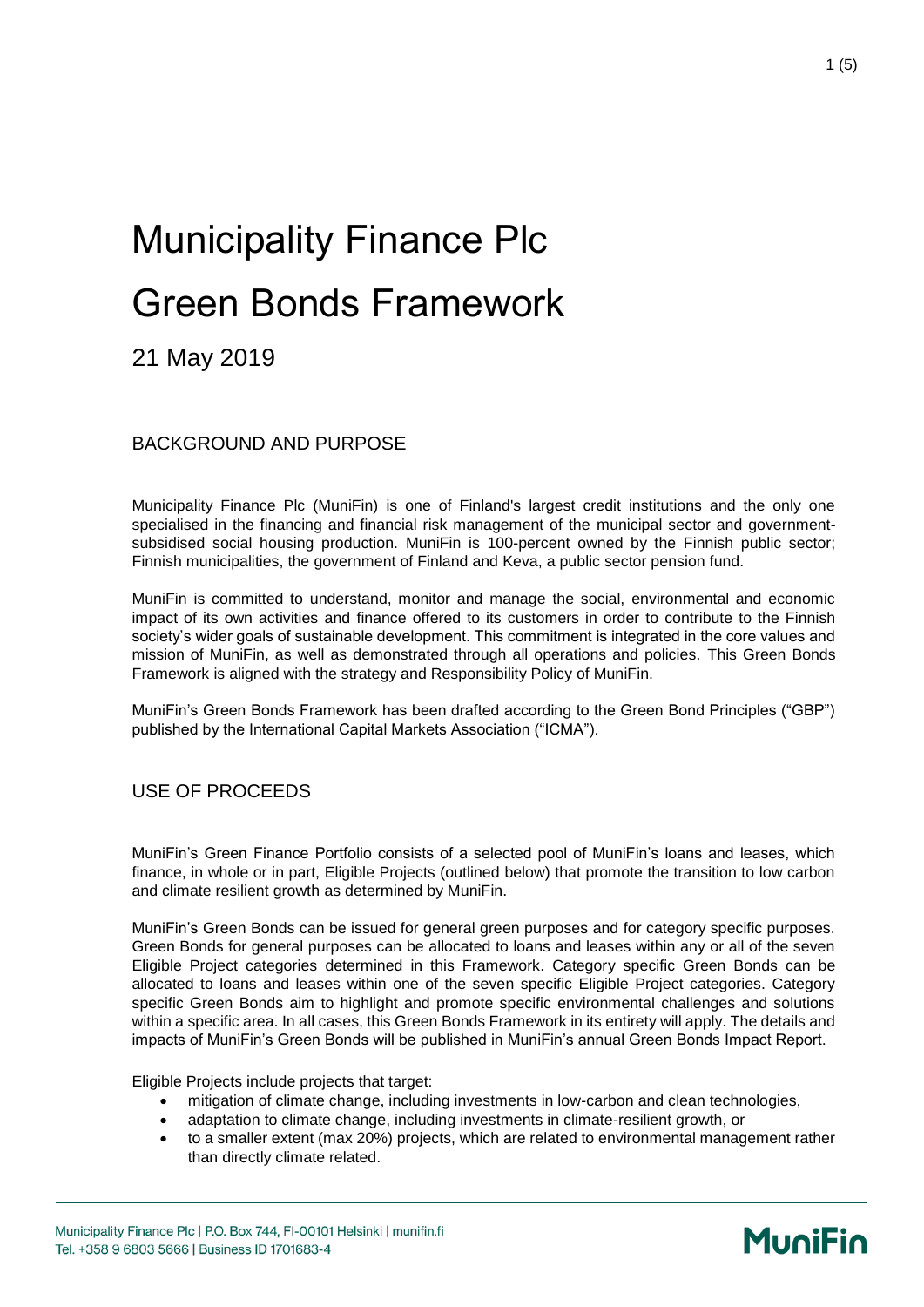Eligible Projects:

- **Renewable energy** (incl. wind, solar, small-scale hydro<sup>1</sup>, geothermal, bioenergy and biogas from waste)
- **Energy efficiency** (incl. district heating/cooling, recovered energy and smart grids)
- **Sustainable public transportation**
- **Sustainable buildings:** (incl. public buildings and social housing)<sup>2</sup>
- **Waste management** (incl. recycling and re-use)
- **Water and waste water management**
- **Environmental management** (incl. nature conservation and rehabilitation of contaminated areas)

Green Bonds issued by MuniFin will not finance nuclear or fossil fuel based projects with possible exceptions within the following project categories: energy efficiency, sustainable public transportation and waste management. These projects will only be approved by the Green Evaluation Team if it can be shown with life-cycle analysis or in other ways that the long-term net impact on the environment will be positive.

### EVALUATION AND SELECTION OF ELIGIBLE PROJECTS

Eligible Projects will, on an ongoing basis, be:

- 1. Identified and verified by MuniFin's customers and potential customers. Customers and potential customers include municipalities, municipal federations, companies owned and controlled by the municipalities as well as housing corporations.
- 2. Pre-approved by MuniFin's Customer Finance department.

and, on a quarterly basis, be:

3. Reviewed and finally approved in consensus by MuniFin's Green Evaluation Team. Each loan and lease application will be analysed independently by the Green Evaluation Team and will only be approved if the long-term net environmental impact is positive. The Green Evaluation Team consists of two or more members from the environmental departments of MuniFin's customers and/or other environmental experts from relevant public sector entities/organisations.

-

Overall, prerequisite factors for class B buildings are a willingness to execute the project significantly better, in a more environmentally friendly manner and more efficiently than average or minimum directives require.

 $1$  Small-scale hydropower is defined as hydropower plants with less than 10 megawatts (MW) of generating capacity. Refurbishment of existing hydropower plants (above 10MW generating capacity) without an increase in the size of impoundment as well as use of an existing impoundment for pump and storage technology is regarded as an Eligible Project.

 $\overline{2}$ 

i. Buildings which are in class A (2018) in the Finnish energy classification for buildings are accepted. Additionally, only the best buildings in terms of energy efficiency in class B (2018) may be accepted if a combination of the following is incorporated in or acquired for the building: use of renewable energy, lifecycle analysis, environmental impact analysis, recyclable and low-carbon materials, efficient and smart technology choices, or a certification from Nordic Swan Ecolabel, LEED, BREEAM, or equivalent with high ratings.

ii. Major renovations leading to a reduction of energy use per m<sup>2</sup> in year of at least 30%.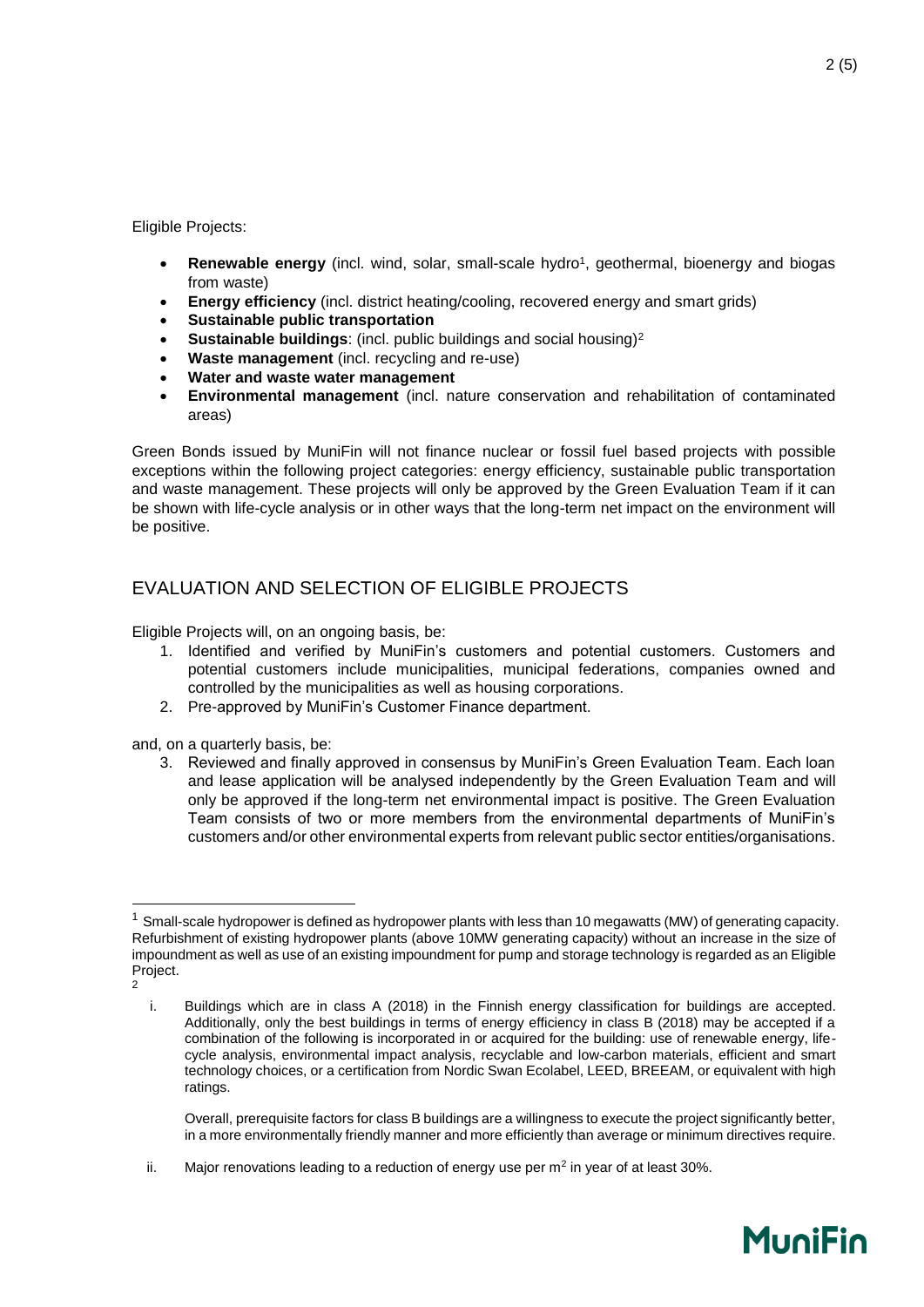#### MANAGEMENT OF PROCEEDS

The amount equal to the net proceeds of the Green Bonds issued by MuniFin will be earmarked and used to finance new Eligible Projects and to refinance existing Eligible Projects in the Green Finance Portfolio. Projects are classified as new Eligible Projects if the projects have been completed less than 12 months before the project's approval date in the Green Evaluation Team. The ambition is to use the majority of the Green Bond net proceeds to finance new Eligible Projects. The actual distribution between new Eligible Projects and refinancing of existing Eligible Projects will be available to investors in the annual Green Bonds Impact Report.

Until disbursement to Eligible Projects, the earmarked proceeds will be placed in liquidity reserves and managed according to the Responsibility Policy of MuniFin. MuniFin is committed to carefully monitor and manage the balance between Green Bonds and the Green Finance Portfolio.

#### REPORTING

MuniFin will promote the use of impact reporting to the largest extent possible. To enable investors to follow the development and provide insight into prioritised areas, MuniFin will publish an annual Green Bonds Impact Report. The Green Bonds Impact Report includes a list of projects financed and their exante estimated impacts on a project category level as well as a summary of MuniFin's Green Bond development.

MuniFin is committed to promote and develop its impact reporting and as a result, MuniFin is open to any proposals on how the report could be improved. The Green Bonds Impact Report will be publicly available on MuniFin's web page.

### **MuniFin**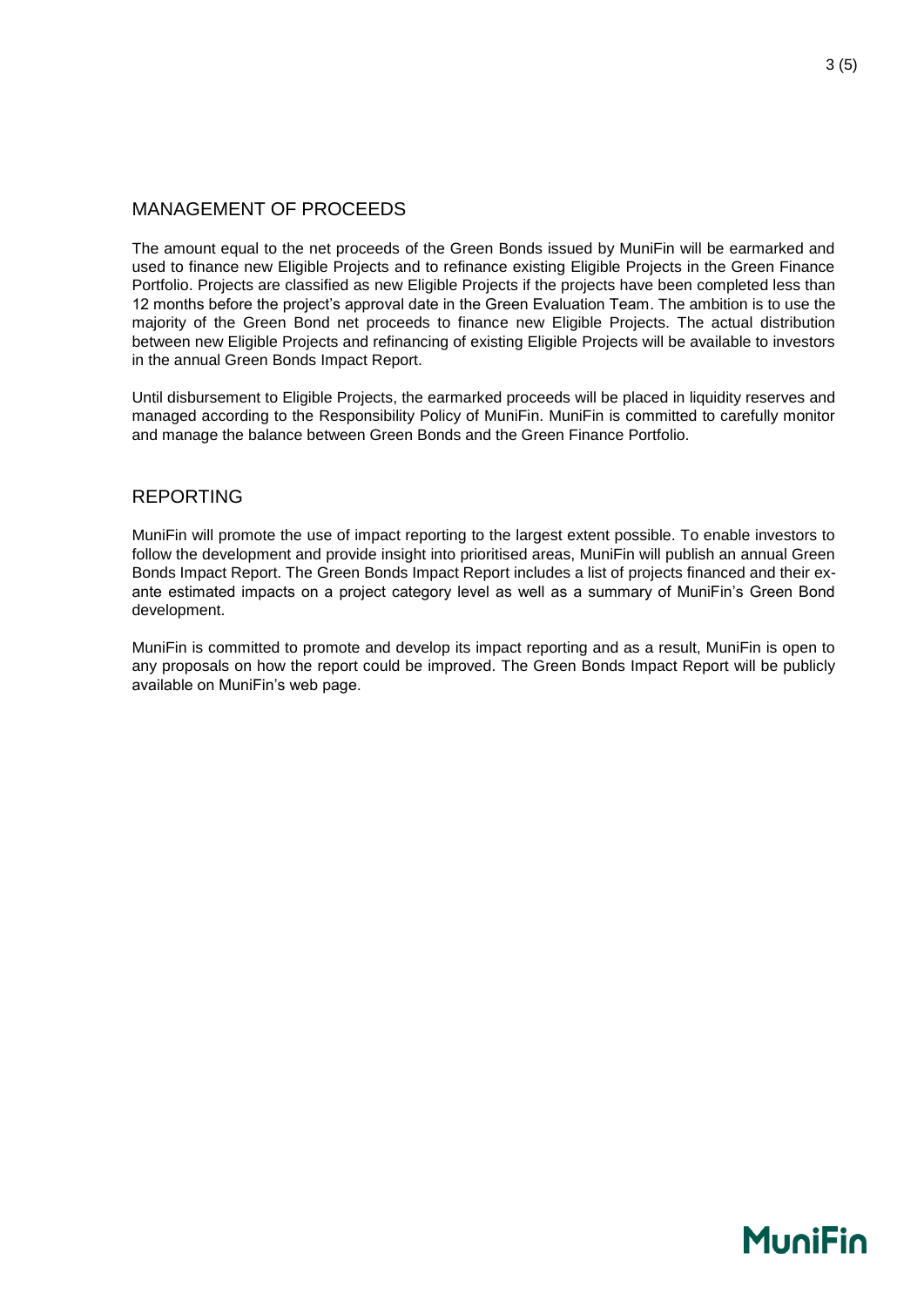

#### **Guidelines:**

- 1. EU Law
- 2. Finnish environmental legislation
- 3. Legislation on the energy efficiency of buildings

Figure 1. Project Evaluation and Selection Process Flowchart

## **MuniFin**